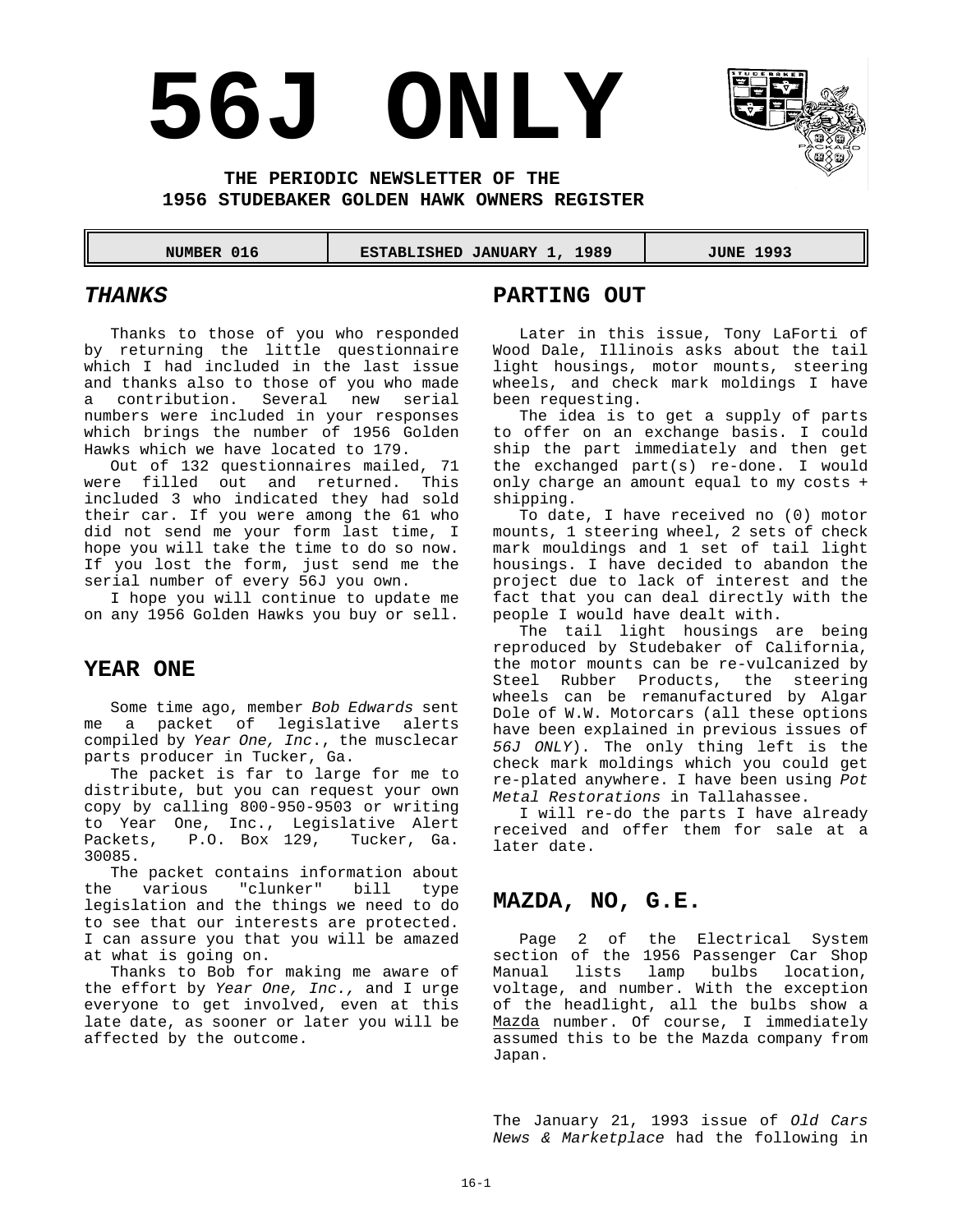the Questions & Answers section and I assume it relates to the above.

Questions & Answers By TOM BROWNELL *Q. In the Dec. 17, 1992 issue, Stan Sutkin asked about the Mazda trademark on old electrical parts. The Mazda name was a trademark of General Electric Co. as early as 1916. I have enclosed a copy of an ad from the May 1916 issue of National Geographic explaining the Mazda name.....* **Les Gehlsen, Carroll, lowa.**

**A.** The text in the ad Mr. Gehlsen sent states, "Instead of one manufacturer's spasmodic development of his product, Mazda Service substitutes a systematic, all-inclusive study of incandescent<br>electric lamps for several electric lamps for several manufacturers." The ad goes on to explain the meaning of the Mazda name, which it says is ". . . the trademark of a world-wide service to certain lamp manufacturers. Its purpose is to collect and select scientific and practical information concerning progress and developments in the art of incandescent lamp manufacturing and to distribute this information to the companies entitled to receive this service. Mazda service is centered in the Research Laboratories of the General Electric Co. at Schenectady. The mark MAZDA can appear only on lamps which meet, the standards of Mazda Service. It, is thus an assurance of quality. This trademark is the property of the General Electric Co." Dave Webber of Marstons Mills, Mass. also responded to the Mazda light question stating that in addition to automotive light bulbs, Mazda produced vacuum tubes for battery chargers.

An additional comment was made in the January 28, 1993 issue of *Old Cars News & Marketplace* in the Questions & Answers section which follows.

*Q. In response to Stan Sutkim's question about Mazda bulbs, Mazda was a trade name under which General Electric marketed light bulbs from the '20s through the '40s. Why "Mazda'?" Mazda - Ahura Mazda to be correct - was the god of light in the ancient Persian religion of Zoroastrianism.* **T.W. Jentsch, Kutztown, Pa.**

**A.** The Mazda light bulb question brought responses from a number of our readers. David Gracey, of Appleton, Wis., writes that he recently purchased two strings of quite old Christmas tree<br>lights in their original boxes. lights in their Statements that the light strings are "equipped with General Electric Mazda Lamps" are printed in several places on each box, Mr. Gracey reports. He goes on to note that GE obviously used the Mazda trademark on other than automotive bulbs. Jim Boyden, of San Jose, Calif., commented that many of our readers will recall calendars and other advertising copy used by GE-Mazda lamps in the '20s featuring idyllic scenes that tied in with the Persian god theme, which were painted by artist Maxwell Parrish. The originals of these paintings are highly collectible today, Mr. Boyden adds. Peter Wells, of Peterborough, N.N., reminds us good humoredly that Ahura Mazda has since been eclipsed by Thomas Edison.



## **FROM THE MAILBAG**

(Letters are edited as required.)

#### *ERIC ROBINSON LANGLEY, B.C.* JANUARY 8, 1993

I am writing to tell you of the *so called* crypt of 56J's in Eneimclaw. Well it turns out there were only 2 56J's and 2 Speedster body shells, 3 of the 4 now being mine. My friend Frank Loucks owns 1 of the 56J's and would like to be a member of the Club. He asked me to send his car's production order in as per request. His address is 5511 44 Ave. Delta, B.C. Canada V4K 1C9. This man is going to be a great asset to the Club (his is #6032264).

Mine is #6800464, unfortunately, mine is for parts as the blackberries it laid in for so many years did their job in rusting out the body, but it does complete my needs with parts. I am ready to start my project of restoring 6800367, the only thing I am missing is the air cleaner.

I have a couple of questions. 1 is on 6800367's option list. There is a #34 which is not listed on *Richard Quinn's* accessories list. Does anyone know what it is? Also could any club member(s) send me pictures of the 56J interior engine compartment, front, back, and both sides. If you will send me a price for this service before you send the pictures, my address is in the roster.

I had the occasion to talk to member Claude Sevon (Auburn, Washington) on the phone and am looking forward to meeting him in person very soon. I also hope to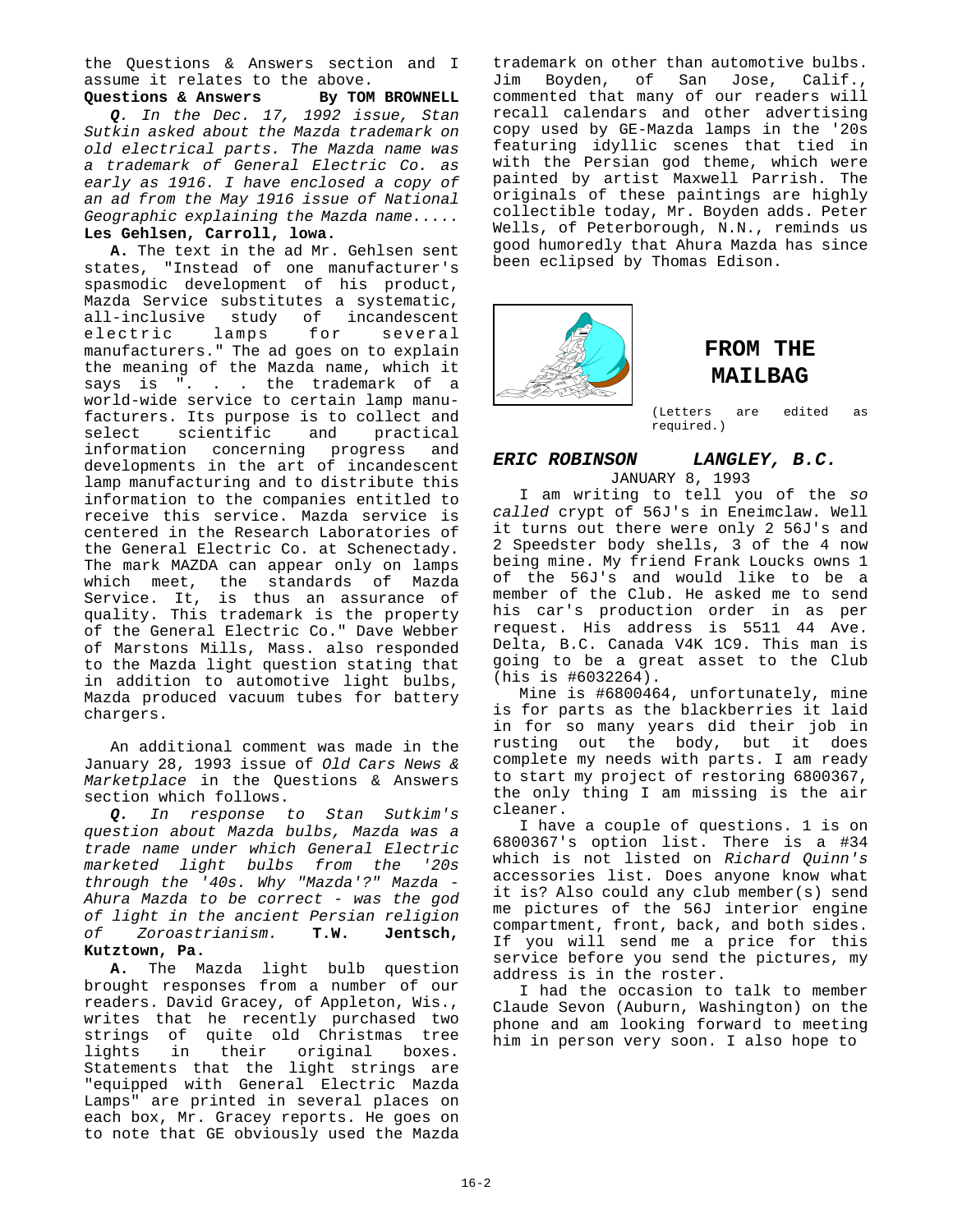meet other members some day, maybe at Portland in July 1993.

Anyway I anxiously await the next Newsletter and again thank you for your help.

(NOTE: Option #34 is probably an error on the initial record or in translating the data to the form at Newman & Altman. If you think there is an error on your car's production order copy, I suggest you ask Newman & Altman for a verification.)

#### *PATRICK SCHAFER PHILCO, CA.* January 17, 1993

My car came with the ultramatic and apparently, no options. I can't believe a<br>car would come without a car would come without a heater/defroster, or that it wouldn't have been ordered.

The car is mechanically quite together but needs a complete restoration. Because of this, it's on the back burner as I want a driver, but (famous last words) I hope to make it a saturday only vehicle.

Did Packard offer its own standard transmission that would bolt up to the 352?

#### *ROBERT WASHINGTON*

#### *BALLSTON LAKE, N.Y.*

January 19, 1993

Enclosed is the information you requested (no charge). I too, experienced a forced early retirement - a common occurrence in today's society what with downsizing and bankruptcies. I sense the recession (more like a depression in the northeast) will linger through the 90's. It puts a damper on an interest such as ours, limiting discretionary income.

The independent garage where I used to take my Studebaker for the heavy work went out of business because of new federal and state regulations. There are very few dependable independents left and I believe they will soon be all gone. The world is changing and it is becoming more difficult to continue in our hobby.

Fortunately, my old mechanic set up a private small "business" in a barn on his property, and presently has my Golden Hawk, rebuilding the engine and the ultramatic. He'll keep the car all winter, but I'm confident he will do a good job.

You have gotten correspondence from Bill Glass from time to time. I am the one who got him the headliner for his car. I have many other parts, including a spare engine and transmission.

Everything is used but in good condition. Body parts include two 1956 hoods, trunk lid, right door, windows, etc. I can't ship the big parts, but if

anybody wants to come and get them, they can have them at reasonable prices. I am willing to part with most of the parts.

Thanks again for all the effort you have put into *56J ONLY*. I hope you can continue this labor of love. I am enclosing a small check to at least cover some of my costs.

#### *DENNIS LARKINS*

# *LA CRESCENTA, CA*

January 1, 1993 In response to your announcement of changing circumstances, I wanted to take this opportunity to again thank you for your outstanding service in the cause of our favorite exotic Studebaker and wish you continued happiness and personal reward in your upcoming retirement. Regardless of the frequency of future issues of *56J ONLY*, any additional information you are able to share through its pages can only enhance what is already a wealth of information.

Progress on my car this past year has been fairly minimal due to work demands, but I did manage to upgrade some of the chrome trim, improve some detailing and acquire a very rare accessory emergency brake warning light (very gem-like & beautiful).

My plans, for switching transmissions from ultramatic to 3 speed/OD, continue to be delayed due to work load and I'm still searching for a steering column w/power steering, hard to find.

Best wishes in your endeavors. I've included my yearly contribution to the cause.

#### *JOHN RAISES*

#### *PLATTSMOUTH, NEBRASKA*

January 18, 1993

Keep up the good work. The article I have enclosed may be of interest to you and other club members. Does anyone know how the Golden Hawk in the article did in future races and where it is today?

McCulloch sold a supercharger for the Packard V/8 engine and advertised in *Motor Trend* magazine that they had installed one on a 1956 Golden Hawk. Has anyone any experience with that set up?

I took a picture in 1974, at a Studebaker meet, of a 1954 Packard hardtop with a 1956 Packard engine installed in place of the straight 8. The car also had the complete supercharger set up installed. I've heard of a few other attempts to install a supercharger on the Packard V8 but this one looked very professional.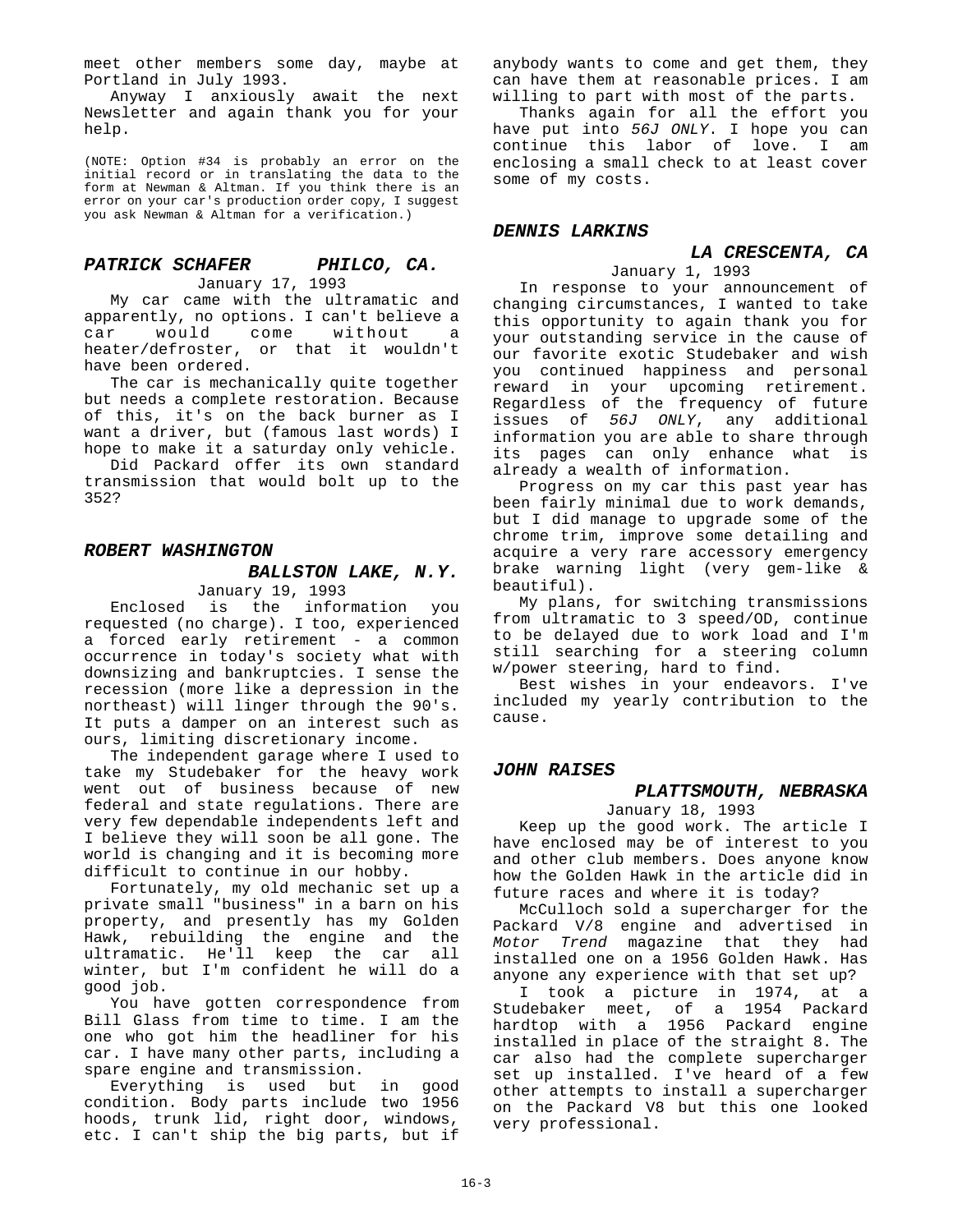Well I must get back to work. Trying to start my own company after being laid off in 1991. I'll send you more info in the future.

#### *GEOFF FORS MONTEREY, CA.* January 18, 1993

Thanks for the latest newsletter and survey sheet which is returned to you with this letter.

I guess there just isn't that much technical information unique to 56J cars, and Turning Wheels has published most of the more common restoration and repair articles over the many years the club has been active.

I am probably not alone in being one of those people having a car stored away for some time in the future when there will be time, space and money to restore it. Most of us try to collect parts we think we'll need as we go along. I have kept my "basket case" car for almost twenty years now, enduring hardships and sacrifices during college, grad school, and unemployment in order to pay for storage space all these years to save the car for posterity. I'm sure others have done the same, and I will always most admire those restored cars which only have survived because of someone's unflagging determination to preserve them no matter what was required,

Some questions I have are no doubt shared by others, and perhaps someone in our "group" knows the answers:

1) Surely there is some generic muffler which will fit the 56J and which can be obtained at K-Mart or similar discount houses instead of the rather expensive and dwindling supply of NOS mufflers? Has anyone tried the stainless mufflers offered by several sources?

2) Has anyone had good luck with a rebuilder of the Ultramatic? How can the Ultramatic be most economically shipped to a rebuilder? I seem to recall a restoration shop in Southern California was marketing a kit to replace the Ultramatic with a Chrysler Torque-Flite. Does anyone know about this or has anyone tried it?

3) How many cars have what appear to be people's names written on the inside of the fins in pencil? I have this in mine and I have talked to another Los Angeles production 56J owner who also has names written inside the fins.

4) Has anyone tried out one of the inexpensive MIG or TIG wire welders as are advertised in *Hemmings?* I have a friend who is a professional welder, and who tells me that the welders which run on standard 120 volt house circuits are not worth buying and that the 220 volt

welders are only capable of welding light sheet metal and require expensive special reels of welding rod wire.

5) Has anyone tried out the new HVLP (high volume low pressure) paint spray rigs advertised in *Hemmings?* I have a painter friend who tells me that they have a tendency to clog up frequently during use.

I have a technical tip that may help somebody. On cars which have been stored outside or are used in humid climates, some strange electrical problems can crop up which can eventually be traced to corroded rivets on the fuse block under the dashboard. The cure is to carefully remove the wires from the fuse block, marking them for reassembly in the correct places, then removing the fuse block and soldering the rivets to the items they are holding in place in order to eliminate intermittent connections. I had unlit brake lamps which, for once, turned out to be the result of a corroded fuse block rivet assembly instead of a bad switch.

Many electrical problems are also the result of bad grounds. Most of the electrical components require a good ground to the body to function properly. When they don't get it, all sorts of weird things can happen, particularly in the lighting circuits. Intended lamps can light dimly or not at all while unintended lamps may burn brightly as current feeds through them looking for a ground, Everything needs a clean connection to body metal. Unfortunately, this is also an invitation to rust, so the usual rust-preventatives should be applied after making sure that such things as lamp socket shells have a good connection to body metal.

Thanks again for your efforts on behalf of 56 Golden Hawk owners. As always, if anybody needs any information or help with Studebaker radios, I have schematics and some electrical parts available.

#### *LEWIS DANDURAND TUCSON, ARIZONA* January 18, 1993

I plan to restore 6032950 as it is a rust free complete car, but has had a 289 and 3 speed installed in it. I may use the engine parts from the other 56J which I have no title for. Number 6031047 has some rust, the wrong hood, and the engine has been apart for years. Enclosing some postage money.

I have just finished my 1942 Commander Skyway cruising sedan, and have my 1958 Packard Hawk torn down for rust repair and paint. The 56J is in the barn on the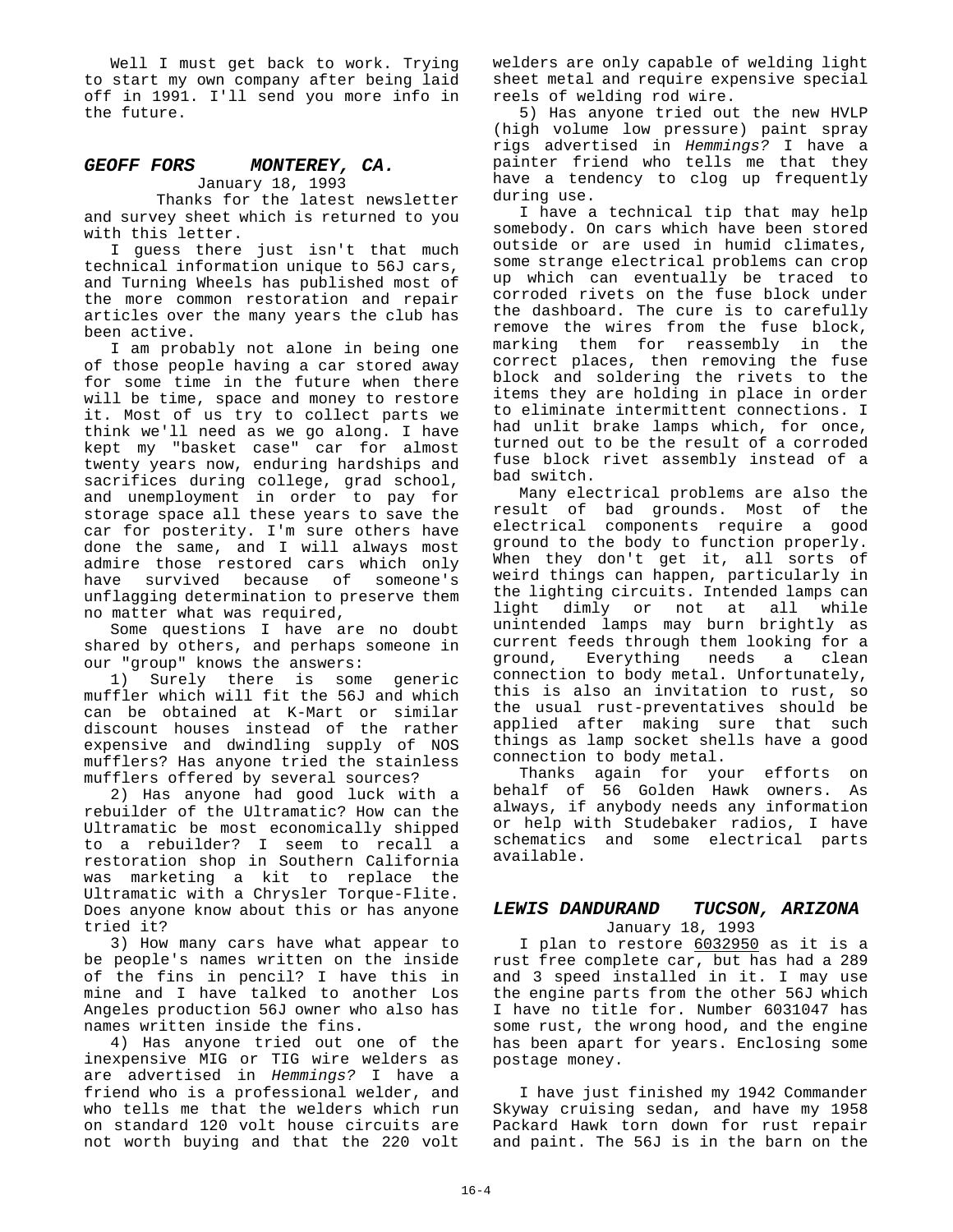waiting list. I have another 1942 which I am trying to put together also, a President Skyway Land Cruiser with the straight eight.

Too many irons in the fire, I hope I can last long enough to finish everything I have started. I have others sitting around which I know I will never get to.

#### *HOWARD HINSHAW BELVIDERE, TN* January 19, 1993

I always look forward to receiving each new issue of *56J ONLY* and I'm happy to send the info you want. Jeff, my son, and I want to keep receiving the publication and we will try to send something you might print. His current address is listed on the owners registry.

Jeff and I still own the cars listed in the roster plus the other I've listed. The #2 car has a 3 speed W/OD and is for parts. The #3 car is very restorable and also has a 3 spd W/OD. I have another 56J with a very good body and rolling chassis with no engine, transmission and no serial number.

I ordered two 352 Packard gasket sets from Kliment Bros. in Pittsburgh, but they were sold out and cannot find gaskets from any supplier. If you find another source of gaskets, please print it or let me know - "the Good Guys" price, that is!!

Enclosed is a check from Jeff and me to help defray expenses. Keep up the good work.

#### *JEAN THOMPSON LINO LAKES, MN.* January 25, 1993

Just finished mine - almost a body off restoration. I have \$16,000 in it. It was a wreck when I bought it from a guy in Elisen, Mn. He got it from an uncle in N.J.

It took 1½ years to do. I'm showing it at the "World of Wheels" car show in February at the St. Paul Auditorium. I love this car, lots of guts and go, .040 out pistons and all!

Complete mechanical rebuild. Everything that moves was re-furbished. Everything works, no power windows but everything else. Interior - blk/wt & blue/green cloth inserts with silver threads.

(NOTE: It is always good to hear about someone getting their car finished. Thanks Jean.)

#### *TONY LAFORTI WOOD DALE, IL.*

January 25, 1993

My old car #6030593 was sold to Bob Kayptan in Joliet, Il. for Studebaker parts for my new, or at least in better shape, 56 GH. In 1992 I had three 56 GH cars. I have kept 6030867 56JK7-1163 because it was the best of the lot.

You ask for motor mounts, check mark mouldings, and tail light housings. Is this for you or do you intend to provide a service for 56J club members? If you have some facts and prices, please share them with us.

#### *DON GIRVAN*

#### *MONCTON, NEW BRUNSWICK* January 25, 1993

We haven't written to each other for quite some time have we? I guess most of our concerns are addressed in your publication. You are doing all 56J owners a great service, Frank. Try not to get discouraged with the lack of support. I'm sure there are many people out there who just find it difficult to write a letter.

As I explained some time ago, my body man took ill and I won't be getting him back. So there the car sits. Perhaps another 25 hours or so for detail work, at least for the interior and exterior appearance. Probably mechanical wise it will fall apart.

I'm afraid of that lousy ultramatic. It leaks now and I haven't yet had it out of the driveway. Then there's the valve clatter!

I do need a used rear seat speaker and speaker shroud. I did get a new set of antennas, not installed yet. I did have a parts car, Frank, which went to the wrecker some time ago, serial #6032124 and body 2552. Some things were a bit different. This one had chrome or stainless moldings on the front and rear inside windows and gold Golden Hawk script on the trunk. I still haven't located the engine # on 3738.

Something I haven't seen discussed recently is front coil springs. I ordered a pair from Newman/Altman several years ago and had them installed (ordered 526125 H.D.) and thought they sent the correct ones. Since there was absolutely no springing up and down, I discovered about 2 years ago they sent me #526121 which were 15-7/16" H x 5-1/2" OD x 4- 1/16" ID weight 13 lbs. ea. 1-1/4" spacing coil dia. 671. Do not ever install them on a 56J. I was fortunate to get a new pair locally which was #526125. These are stamped on the bottom coil N.M wght. 12-6 oz BA.

14-1/4" H x 5-3/8" OD x 4" ID. x .655 wire dia 9 coils 13/16" spacing. Finally think I have the correct ones.

Enclosed is something to help with expenses. Much appreciated.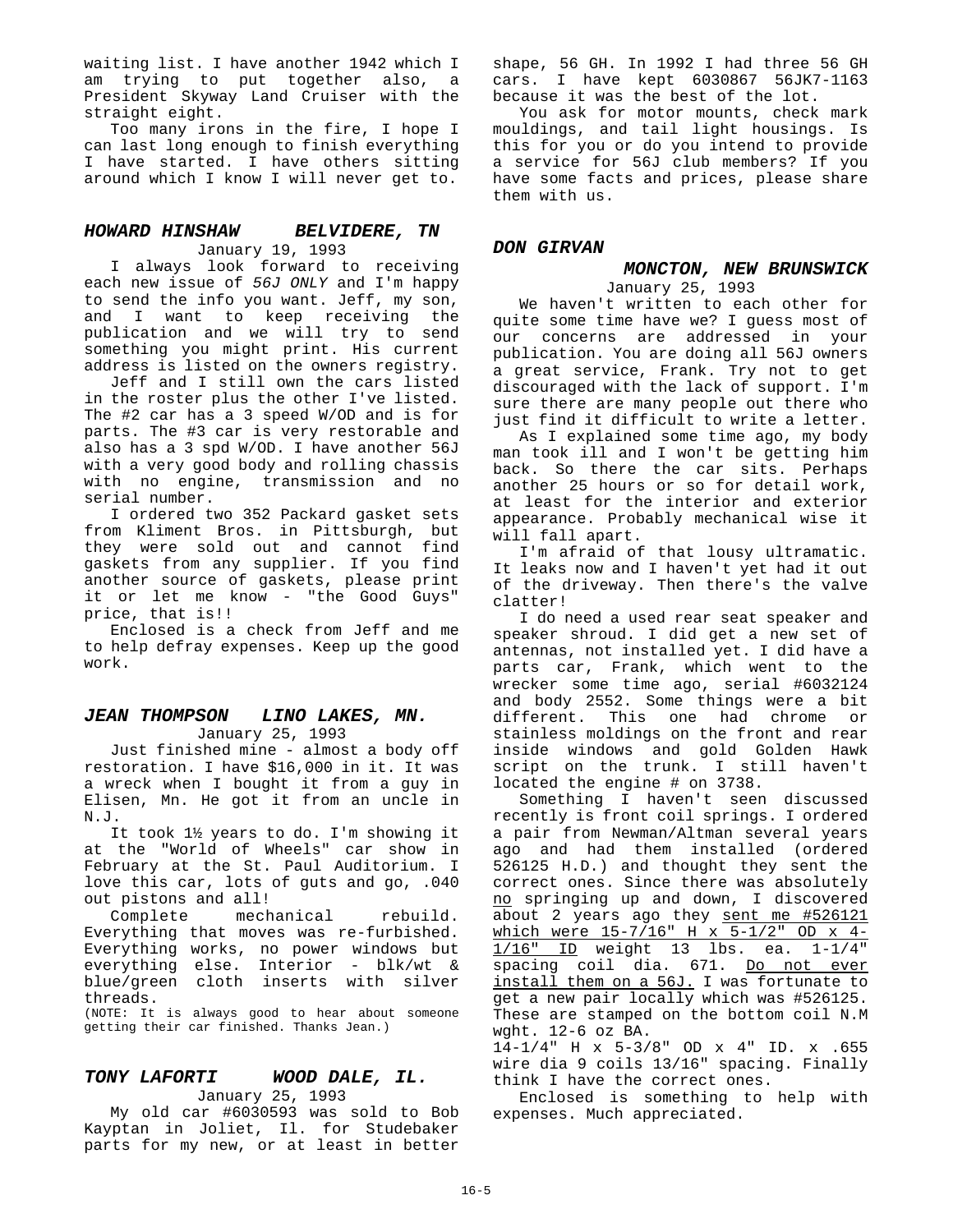## *BILL WOLFE JEANNETTE, PA.*

February 2, 1993

The info I am sending you came from your roster because we now spend our winters in Florida, not far from you. We are here from Oct 1 to May 1.

Since we spend little time in Pa. and don't use our G.H. much, we would like to sell it. If anyone is interested in a #1 car:

The engine was completely rebuilt by a speed shop in Pa.

Paint and body work was done by Westmoreland Studebaker - Gary Pipin owner.

We have won many 1st places but the one we like most was "Home in 88" at South Bend.

We would like to have \$20,000 for our car. We have over \$25,000 invested + my time. The car is garaged in Pa.

#### *CHARLES SLOUGH GRATIS, OHIO*

February 1, 1993

Here is my registry form and a check to help you out on a job well done. The engine is a replacement from another '56 that lost its frame due to rust. I will have it out on the road this summer.

It originally had electric seats, electric windows, power brakes, automatic transmission, power steering and radio. When I get done, it will have the electric windows, seats, standard brakes, T85 w/OD transmission, power steering, original interior, with new door panels (gold and white), exterior paint Chrysler Gold due to original was Sunglow Gold and white.

It will have a '58 Golden Hawk front end with the side grills, winged parking lights, and grill emblem. It will also have a 1957 steering post and steering wheel with standard shift. I can use any steering wheel from 1957 to 64.

I also had to take an early retirement and can't afford \$400 or \$500 for a 1956 steering wheel. Anyway, I personally prefer the '58 steering set-up. To me it feels more comfortable, I am average build, than the '56 and I like the looks. I have a 1964 wheel and with it, you get even more room between it and the seats.

Anyway, it won't be original, but it will be another Studebaker saved from the shredder and that is the main thing to me.

#### *BILL McGANNON DENVER, COLORADO*

February 4, 1993

This is just a short letter to send along with my numbers that you requested. I don't plan on sending money to Newman and Altman for the original papers on my car. The car would never match the original specifications.

To begin with, the car has been painted 3 different colors since it was the original "pink on pink". The interior is original design but black. The automatic was replaced with a 3 speed with OD and the rear end is a 3:73 to 1 from a '63 Avanti R2. The air cleaner is from a '66 GTO. The mag wheels were made in 1963. An extra leaf was added to the rear springs. The exhaust has been modified and the steering column is from a '61 hawk 4 speed. All in all it is still a "proud bird with a golden tail".

I bought this car on Oct. 22, 1964 for \$599.00 and used it for a daily driver for 8 years. It sat in the garage for 11 years at which time I repainted it and put it back on the road. This car is truly my toy. I also own a '63 Avanti, '64 truck, and a '35 Dictator, but the Hawk is my favorite.

I do enjoy reading the newsletter and I know from experience that it can be a big job publishing it. I went through this myself a couple of years ago. I do want to keep getting them as you send them out.

A short tech tip: George Rink ordered, from Loga, a set of door panels and they didn't fit. They almost looked like they were for a different car. He had a local shop make a set and they fit like the originals.

Keep up the good work.

(NOTE: I bought some kick panels and rear shelf panel from Ernie Loga several years ago. The fit, though not perfect, did at least work. Has anyone else had a problem with panels, especially door panels, from Loga Enterprises?)

#### *TRANSMISSION DATA*

Member **Luther Jackson** sent a catalog from *American Parts Poweride* which listed standard transmission parts for American cars. I went through the catalog to see if I could find cars of the era which used the same parts as our Golden Hawks. I've included a table with this issue on which I've listed models that appear to use some of the same parts.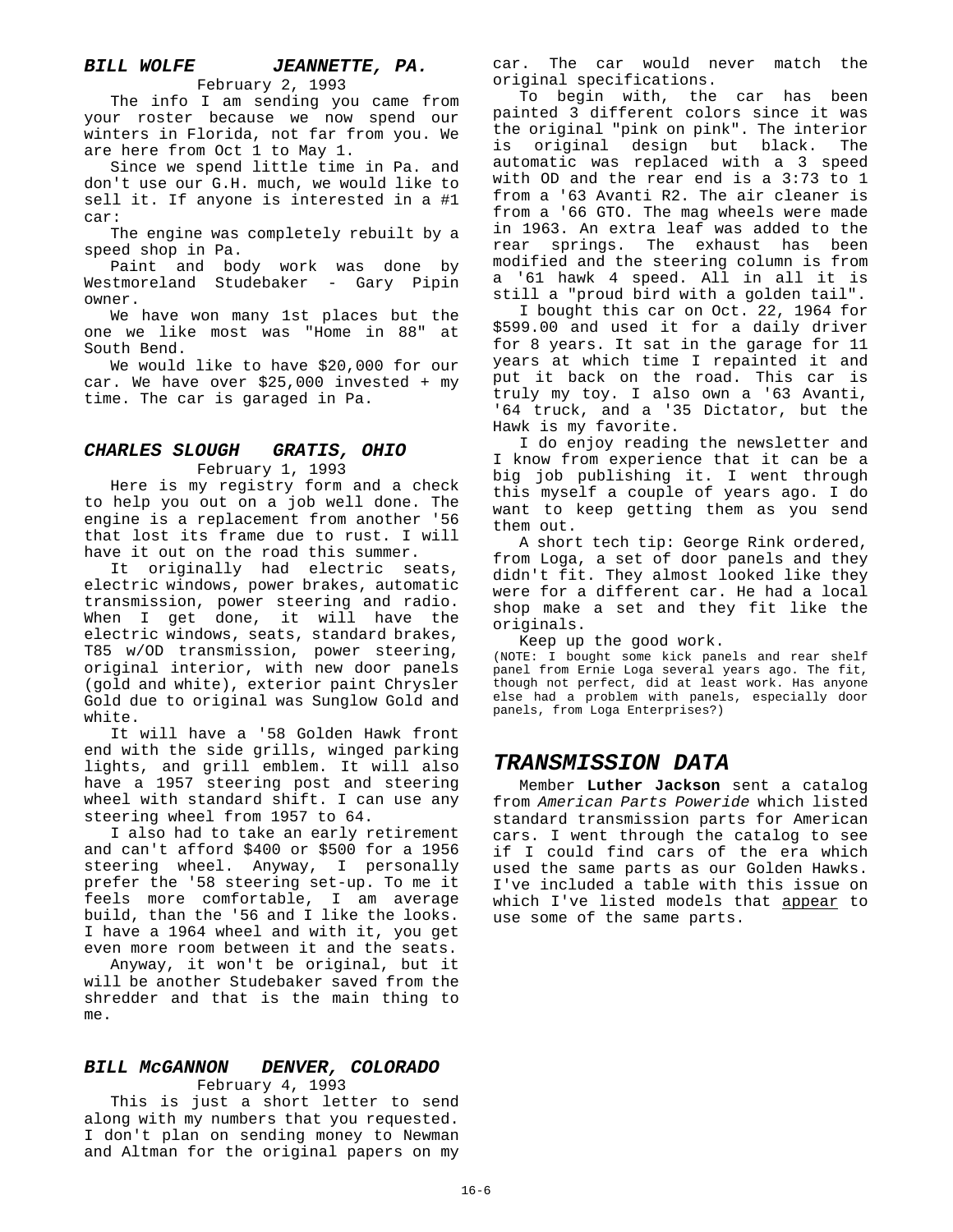## *WHEEL ESTATE*

Ads will run for one issue and must be subject related.

#### *FOR SALE*

**1956 GOLDEN HAWK** This car is 100% original, stock, and complete. It has only 42,000 miles, new master cylinder and brake job. Chrome is complete and usable. All lenses, lights, knobs, glass are in good condition. It is perfect for someone who wants to do a full restoration and have a real classic car. It has some rust behind the wing doors, but I have the replacement panels from Classic Enterprise. The car is generally overall in good shape. The license plates are (AA1956). I have driven the car many times and it goes fast. I have all the 1956 sales literature and the original owners manual. The floor boards are a little mushy, but the trunk floor is solid. Price is \$7000.

Bill Houle 22700 Territorial Rd. Rogers, Md 55374 612-428-2888

**1955 352 Packard engine** for sale. 1956 GH front fender turn signals, 3 sets (6 pieces), some good, some need replating. Pink and white interior + panels + power seat + doors w/pwr wind. Rear quarter windows and all hardware. Check marks, all stain trim - and full set of aluminum lower moldings.

Tony Laforti 357 N. Catalpa Ave. Wood Dale, Il. 60191-1545 708-766-2342

**1956 Golden Hawk** 3 sp/od, 374 CID Packard V-8, red/white, \$8500. Bob Lehman 8940 Parkland Dr El Paso, Texas 79925 Tel. 915-591-4020

**1956 Golden Hawk,** engine was completely rebuilt by a speed shop in Pa. Paint and body work was done by Westmoreland Studebaker - Gary Pipin owner. We have won many 1st places but the one we like most was "Home in 88" at South Bend. We would like to have \$20,000 for our car. We have over \$25,000 invested + my time. The car is garaged in Pa.

Bill Wolfe 421 Sundance Way Lady Lake, Fl. 32159 904-753-1460 Jun-Sept 107 Highland Drive Jeanette, Pa 15644 412-523-6201.

**11x14 prints** of 1956 Golden Hawk, along with 1926, 2-1952's with Laurel & Hardy and Our Gang, 1934 with Newman Altman - Standard Surplus in background, 1952 R Series trucks, 1957 GH, 1963 Avanti, 1953 Commander hardtop, 1929

President. 10 of one print or 10 different at \$19.00. (includes shipping) Richard Quinn 20026 S. Wolf Road Mokena, Il. 60448

**Reproduction oil filter decal**, red with black lettering. Produced by *Autosport Specialties.* \$3.00 **+ SASE**. Frank Ambrogio 1025 Nodding Pines Way Casselberry, Florida 32707

#### *WANTED*

No items received.

#### **HERE WE GROW AGAIN**

Our membership continues to increase as more and more 1956 Golden Hawk owners hear about us. Thanks to all who have spread the word.

Please update your rosters as we welcome the following members.

138 Richard Atkinson 64 Ellicks Close Bradley Stone North Bristol, England BS12 0ET

139 Frank Loucks 5511 44 Ave. Delta, B.C. V4K 1C9

- 140 George Rink 11405 W. 76th Drive Arvada, Colorado 80005
- 141 Pete Stendal 630 E. Olive Avenue Burbank, California 91501
- 142 Robert G Potter 1124 - 54th Avenue North St Petersburg, Florida 33703
- 143 Norm Hoffman 507 Brynn Marr Road Jacksonville, North Carolina 28546

## **REMINDER**

Since I had this extra space, I just wanted to remind you to fill out and send the questionnaire which was included with the last issue.

The transmission chart compiled from the catalog submitted by Luther Jackson follows on pages 8 through 11.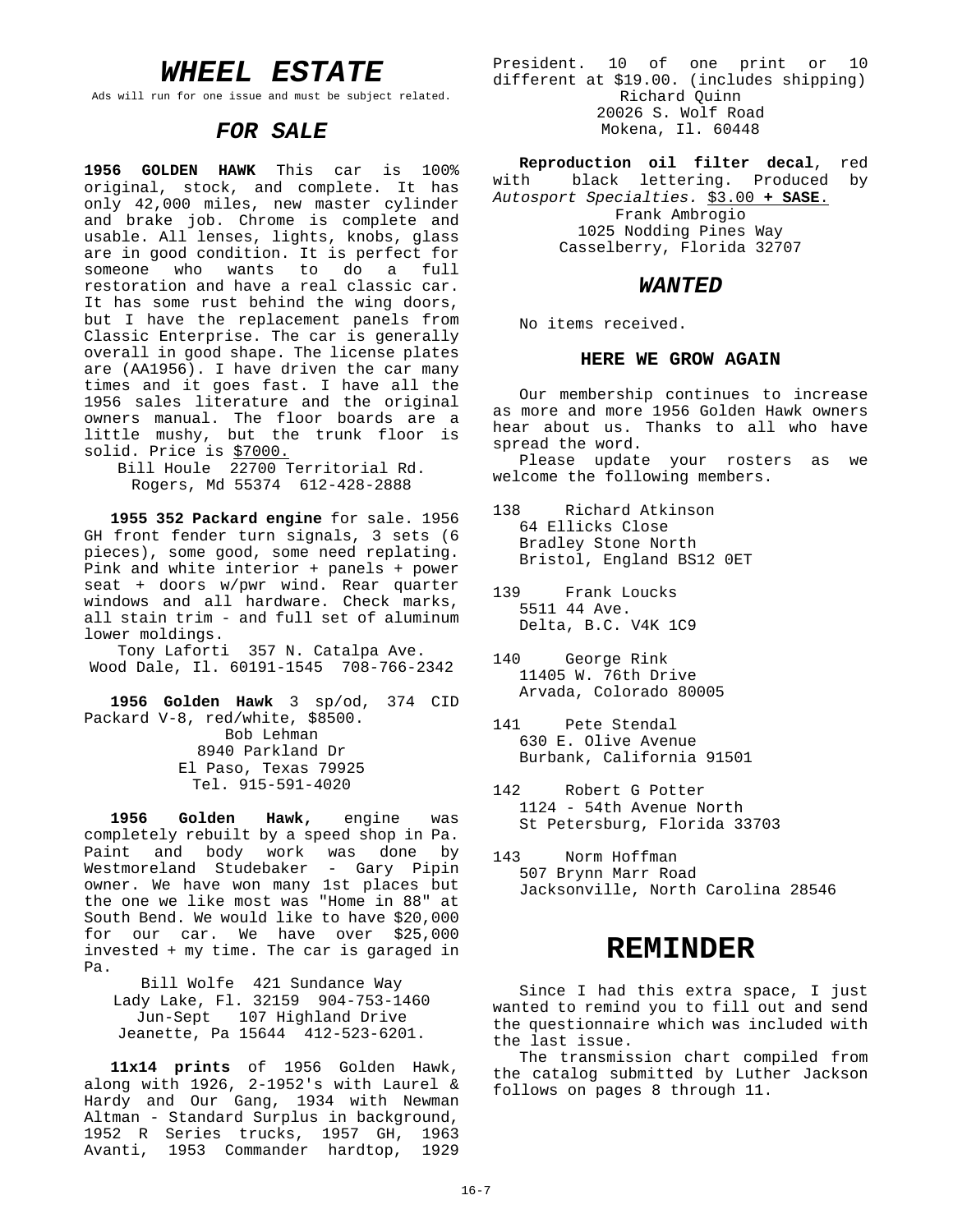#### **CARS USING WARNER T85C TRANSMISSION PARTS**

**AS LISTED IN AMERICAN PARTS COMPANY POWERIDE 1967 CATALOG #2-100-6A DESCRIPTION AMERICAN POWERIDE PART #**

#### **MODELS**

| BUICK                             | 1964-65 3 SPEED COLUMN SHIFT, WILDCAT, 63 Le SABRE                                              |
|-----------------------------------|-------------------------------------------------------------------------------------------------|
| COMET                             | 1963-65 8 CYL., 4 SPEED-WARNER DESIGN                                                           |
| <b>DART</b>                       | 1960 3 SPEED, 361, 383 ENGINES                                                                  |
| $\mathrm{DODGE^1}$                | 1962-64 - 8 CYL., 3 SPEED, 413,426 ENGINES                                                      |
| $\texttt{DODGE}^2$                | 1960 - 383 ENGINE, MATADOR & POLARA                                                             |
| $\rm{DODGE^3}$                    | 1963 - WARNER, 4 SPEED                                                                          |
|                                   | EDSEL 1958 - MODELS A & B                                                                       |
|                                   | FALCON 1963-65 - 8 CYL., 4 SPEED, WARNER DESIGN                                                 |
|                                   | FAIRLANE 1963-65 - 8 CYL., 4 SPEED, WARNER DESIGN                                               |
|                                   | HUDSON 1957 - SUPER AND CUSTOM V8                                                               |
|                                   | $MERCURY1$ 1955-57 - 3 SPEED                                                                    |
|                                   | $MERCURY2$ 1962-64 - WARNER 4 SPEED                                                             |
|                                   | METEOR 1963 - 4 SPEED, WARNER DESIGN                                                            |
|                                   | NASH 1957 - AMBASSADOR V8                                                                       |
|                                   | OLDSMOBILE 1962-63 - 4 SPEED WARNER DESIGN                                                      |
|                                   | PACKARD 1955-1958 - T85C TRANSMISSION                                                           |
|                                   | PLYMOUTH <sup>1</sup> 1962-64 - 8 CYL., 3 SPEED, 413 & 426 ENGINES                              |
| PLYMOUTH <sup>2</sup>             | 1960 - V8, PP-2 w/362 ENG. & HEAVY DUTY TRANSMISSION                                            |
| PLYMOUTH <sup>3</sup>             | 1963 - WARNER 4 SPEED                                                                           |
|                                   | PONTIAC 1958-64 (EARLY 1964) - 3 SPEED, HEAVY DUTY                                              |
|                                   | RAMBLER <sup>1</sup> 1966 - WARNER TRANSMISSION, T85D                                           |
| $\mathbb{R}$ AMBLE $\mathbb{R}^2$ | 1957-65 - 8 CYL., CUSTOM-REBEL, AMBASSADOR                                                      |
|                                   | 1964-65 - CLASSIC, MARLIN WITH & WITHOUT OVERDRIVE EXC. WITH 287 ENGINE                         |
| STUDEBAKER <sup>1</sup>           | 1956 - GOLDEN HAWK, POLICE CAR, 56H TAXI USING T85C TRANSMISSION                                |
|                                   | 1957-58 - GOLDEN HAWK, POLICE CAR, TAXI                                                         |
|                                   | STUDEBAKER <sup>2</sup> 1959-64 - TAXI, 8 CYL., 59V THRU 64V, Y1 TAXI, WARNER T89C TRANSMISSION |
| STUDEBAKER <sup>3</sup>           | 1961-64 - 4 SPEED, WARNER DESIGN                                                                |
|                                   | THUNDERBIRD 1956-57 - 312 ENGINE w/OVERDRIVE, 1958-60 - 352 ENGINE w/OVERDRIVE                  |

|                                                                                                                        | SYNCHRONIZER ASSEMBLY (W/RINGS)                                                                                      |                                                                                 | NOTE: On 4 spd. trans. this syn. is used on 3rd & 4th                                                                                                                     | $3AT89A-2\frac{1}{2}$                                                                                                                                                            |                                                                           |
|------------------------------------------------------------------------------------------------------------------------|----------------------------------------------------------------------------------------------------------------------|---------------------------------------------------------------------------------|---------------------------------------------------------------------------------------------------------------------------------------------------------------------------|----------------------------------------------------------------------------------------------------------------------------------------------------------------------------------|---------------------------------------------------------------------------|
| BUICK<br>COMET<br>DART<br>DODGE <sup>1</sup><br>DODE <sup>2</sup><br>DODGE <sup>3</sup><br>EDSEL<br>FALCON<br>FAIRLANE | 3839383<br>$C2AZ-7124C$<br>2408096<br>1921487,2408096<br>1921487<br>2408096<br>8L-7124<br>$C5AZ-7124B$<br>C5AZ-7124C | HUDSON<br>$MERCURY^1$<br>$MERCURY^2$<br>METEOR<br>NASH<br>OLDSMOBILE<br>PACKARD | 3150631<br>$C2AZ-7124C$<br>$C2AZ-7124C$<br>$8L - 7124$<br>3150631<br>3839383<br>458442<br>PLYMOUTH <sup>1</sup> 1921487,2408096<br>PLYMOUTH <sup>2</sup> 1921487, 2408096 | PLYMOUTH <sup>3</sup><br>PONTIAC<br>RAMBLER <sup>1</sup><br>RAMBLER <sup>2</sup><br>STUDEBAKER <sup>1</sup><br>STUDEBAKER <sup>2</sup><br>STUDEBAKER <sup>3</sup><br>THUNDERBIRD | 2408096<br>3839383<br>3150631<br>3150631<br>1560752<br>1560752<br>1560752 |

#### **MAIN SHAFT, wO/D, 14-9/16" T85C-2D**

| EDSEL  | B5A-7061F                      | PACKARD                 | 458441    |
|--------|--------------------------------|-------------------------|-----------|
| HUDSON | 3150632                        | STUDEBAKER <sup>1</sup> | 458441    |
|        | $MFRCIIRY^{\perp}$ $B5A-7061F$ | THUNDERBIRD             | B5A-7061F |
| NASH   | 3150632                        |                         |           |

#### SYNCHRONIZER GEAR, 36T T89A-2½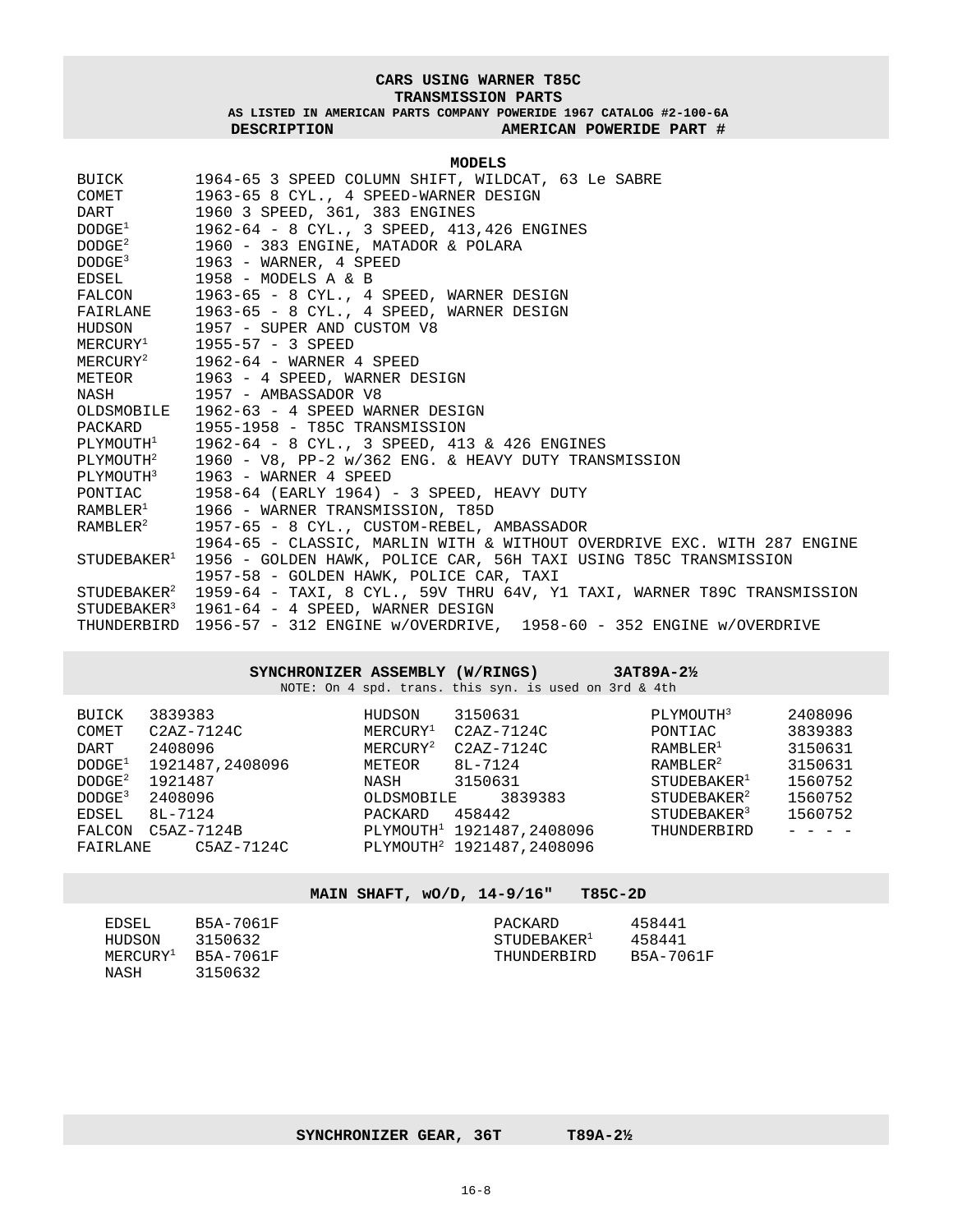| CARS USING WARNER T85C                                                                                                  |                                                                                                                                                                                                                                                                                                                                                                                                                                                                                                                                                         |                                                                                                                                                         |                                                                                     |                          |                                                                                                                                                                                  |                                                                                                                                                                                                                                                                                                                                                                                                                                                                                                                                                                                                                                                                                                                                                                                                          |
|-------------------------------------------------------------------------------------------------------------------------|---------------------------------------------------------------------------------------------------------------------------------------------------------------------------------------------------------------------------------------------------------------------------------------------------------------------------------------------------------------------------------------------------------------------------------------------------------------------------------------------------------------------------------------------------------|---------------------------------------------------------------------------------------------------------------------------------------------------------|-------------------------------------------------------------------------------------|--------------------------|----------------------------------------------------------------------------------------------------------------------------------------------------------------------------------|----------------------------------------------------------------------------------------------------------------------------------------------------------------------------------------------------------------------------------------------------------------------------------------------------------------------------------------------------------------------------------------------------------------------------------------------------------------------------------------------------------------------------------------------------------------------------------------------------------------------------------------------------------------------------------------------------------------------------------------------------------------------------------------------------------|
|                                                                                                                         |                                                                                                                                                                                                                                                                                                                                                                                                                                                                                                                                                         | AS LISTED IN AMERICAN PARTS COMPANY POWERIDE 1967 CATALOG #2-100-6A                                                                                     | TRANSMISSION PARTS                                                                  |                          |                                                                                                                                                                                  |                                                                                                                                                                                                                                                                                                                                                                                                                                                                                                                                                                                                                                                                                                                                                                                                          |
|                                                                                                                         | <b>DESCRIPTION</b>                                                                                                                                                                                                                                                                                                                                                                                                                                                                                                                                      |                                                                                                                                                         |                                                                                     | AMERICAN POWERIDE PART # |                                                                                                                                                                                  |                                                                                                                                                                                                                                                                                                                                                                                                                                                                                                                                                                                                                                                                                                                                                                                                          |
| BUICK<br>COMET<br>DART<br>DODGE <sup>1</sup><br>DODGE <sup>2</sup><br>DODGE <sup>3</sup><br>EDSEL<br>FALCON<br>FAIRLANE | 3743451<br>1122569<br>1921486<br>1921486<br>$\frac{1}{2} \left( \frac{1}{2} \right) \left( \frac{1}{2} \right) \left( \frac{1}{2} \right) \left( \frac{1}{2} \right) \left( \frac{1}{2} \right) \left( \frac{1}{2} \right) \left( \frac{1}{2} \right) \left( \frac{1}{2} \right) \left( \frac{1}{2} \right) \left( \frac{1}{2} \right) \left( \frac{1}{2} \right) \left( \frac{1}{2} \right) \left( \frac{1}{2} \right) \left( \frac{1}{2} \right) \left( \frac{1}{2} \right) \left( \frac{1}{2} \right) \left( \frac$<br>8L-7105<br>8L-7105<br>8L-7105 | HUDSON<br>$MERCURY^1$<br>${\tt MERCURY}^2$<br>METEOR<br>NASH<br>OLDSMOBILE<br>PACKARD<br>PLYMOUTH <sup>1</sup> 1921486<br>PLYMOUTH <sup>2</sup> 1921486 | 8L-7105<br>8L-7105<br>8L-7105<br>.<br>458443                                        |                          | PLYMOUTH <sup>3</sup><br>PONTIAC<br>RAMBLER <sup>1</sup><br>RAMBLER <sup>2</sup><br>STUDEBAKER <sup>1</sup><br>STUDEBAKER <sup>2</sup><br>STUDEBAKER <sup>3</sup><br>THUNDERBIRD | 3743451<br>- - - -<br>$\frac{1}{2} \left( \frac{1}{2} \right) \frac{1}{2} \left( \frac{1}{2} \right) \frac{1}{2} \left( \frac{1}{2} \right) \frac{1}{2} \left( \frac{1}{2} \right) \frac{1}{2} \left( \frac{1}{2} \right) \frac{1}{2} \left( \frac{1}{2} \right) \frac{1}{2} \left( \frac{1}{2} \right) \frac{1}{2} \left( \frac{1}{2} \right) \frac{1}{2} \left( \frac{1}{2} \right) \frac{1}{2} \left( \frac{1}{2} \right) \frac{1}{2} \left( \frac{1}{2} \right)$<br>$\begin{array}{cccccccccc} - & - & - & - & - \end{array}$<br>$\frac{1}{2} \left( \frac{1}{2} \right) \left( \frac{1}{2} \right) \left( \frac{1}{2} \right) \left( \frac{1}{2} \right) \left( \frac{1}{2} \right) \left( \frac{1}{2} \right)$<br>$\begin{array}{cccccccccccccc} - & & - & & - & & - & & - \end{array}$<br>- - - - |
|                                                                                                                         |                                                                                                                                                                                                                                                                                                                                                                                                                                                                                                                                                         | COUNTERSHAFT, 9-7/16"                                                                                                                                   |                                                                                     | $T85B-3$                 |                                                                                                                                                                                  |                                                                                                                                                                                                                                                                                                                                                                                                                                                                                                                                                                                                                                                                                                                                                                                                          |
| BUICK<br>COMET<br>DART<br>$\texttt{DODGE}^1$<br>DODGE <sup>2</sup><br>DODGE <sup>3</sup><br>EDSEL<br>FALCON<br>FAIRLANE | 3709300<br>8L-7111<br>1921491<br>1921491<br>1921491<br>1921491<br>8L-7111<br>8L-7111<br>8L-7111                                                                                                                                                                                                                                                                                                                                                                                                                                                         | HUDSON<br>${\tt MERCURY}^1$<br>$MERCURY^2$<br>METEOR<br>NASH<br>PACKARD<br>PLYMOUTH <sup>1</sup> 1921491<br>PLYMOUTH <sup>2</sup> 1921491               | 3150637<br>8L-7111<br>8L-7111<br>8L-7111<br>3150637<br>OLDSMOBILE 3709300<br>458462 |                          | PLYMOUTH <sup>3</sup><br>PONTIAC<br>RAMBLER <sup>1</sup><br>RAMBLER <sup>2</sup><br>STUDEBAKER <sup>1</sup><br>STUDEBAKER <sup>2</sup><br>STUDEBAKER <sup>3</sup><br>THUNDERBIRD | 1921491<br>3709300<br>3150637<br>3150637<br>458462<br>458462<br>458462<br>8L-7111                                                                                                                                                                                                                                                                                                                                                                                                                                                                                                                                                                                                                                                                                                                        |
|                                                                                                                         |                                                                                                                                                                                                                                                                                                                                                                                                                                                                                                                                                         | CLUSTER GEAR, 15-19-25-29T                                                                                                                              |                                                                                     | T85C-8B                  |                                                                                                                                                                                  |                                                                                                                                                                                                                                                                                                                                                                                                                                                                                                                                                                                                                                                                                                                                                                                                          |
| BUICK<br>DART<br>DODGE <sup>2</sup><br>EDSEL<br>HUDSON                                                                  | 1364997<br>1921490<br>1921490<br>B5A-7113D<br>3150644                                                                                                                                                                                                                                                                                                                                                                                                                                                                                                   | ${\tt MERCURY}^1$<br>NASH<br>PACKARD<br>PLYMOUTH <sup>2</sup> 1921490<br>PONTIAC                                                                        | B5A-7113D<br>3150644<br>458455<br>2358436                                           |                          | RAMBLER <sup>1</sup><br>RAMBLER <sup>2</sup><br>$STUDEBAKER^{\perp}$<br>THUNDERBIRD                                                                                              | 3150644<br>3150644<br>458455<br>B5A-7113D                                                                                                                                                                                                                                                                                                                                                                                                                                                                                                                                                                                                                                                                                                                                                                |
|                                                                                                                         |                                                                                                                                                                                                                                                                                                                                                                                                                                                                                                                                                         | IDLER GEAR, 18T                                                                                                                                         |                                                                                     | AT85C-10B                |                                                                                                                                                                                  |                                                                                                                                                                                                                                                                                                                                                                                                                                                                                                                                                                                                                                                                                                                                                                                                          |
| BUICK<br>DART<br>DODGE <sup>1</sup><br>DODGE <sup>2</sup><br>EDSEL<br>HUDSON                                            | 2358431<br>1921501<br>1921501<br>1921501<br>B5A-7141C<br>3150647                                                                                                                                                                                                                                                                                                                                                                                                                                                                                        | $MERCURY^1$<br>NASH<br>PACKARD<br>PLYMOUTH <sup>1</sup> 1921501<br>PLYMOUTH <sup>2</sup> 1921501                                                        | B5A-7141C<br>3150647<br>458453                                                      |                          | PONTIAC<br>RAMBLER <sup>1</sup><br>RAMBLER <sup>2</sup><br>STUDEBAKER <sup>1</sup><br>THUNDERBIRD                                                                                | 2358431<br>3150647<br>3150647<br>458453<br>B5A-7141C                                                                                                                                                                                                                                                                                                                                                                                                                                                                                                                                                                                                                                                                                                                                                     |
|                                                                                                                         |                                                                                                                                                                                                                                                                                                                                                                                                                                                                                                                                                         | 2ND GEAR, 26-36T                                                                                                                                        |                                                                                     | T85C-11B                 |                                                                                                                                                                                  |                                                                                                                                                                                                                                                                                                                                                                                                                                                                                                                                                                                                                                                                                                                                                                                                          |
| PACKARD                                                                                                                 | 458447                                                                                                                                                                                                                                                                                                                                                                                                                                                                                                                                                  |                                                                                                                                                         | $\mathtt{STUDEBAKER}^1$                                                             |                          | 458447                                                                                                                                                                           |                                                                                                                                                                                                                                                                                                                                                                                                                                                                                                                                                                                                                                                                                                                                                                                                          |
|                                                                                                                         |                                                                                                                                                                                                                                                                                                                                                                                                                                                                                                                                                         | LOW @ REV. GEAR, 31T                                                                                                                                    |                                                                                     | T85C-12B                 |                                                                                                                                                                                  |                                                                                                                                                                                                                                                                                                                                                                                                                                                                                                                                                                                                                                                                                                                                                                                                          |
| BUICK<br>DART<br>DODGE <sup>1</sup><br>DODGE <sup>2</sup><br>EDSEL                                                      | 1364999<br>1921500<br>1921500<br>1921500<br>B5A-7100D                                                                                                                                                                                                                                                                                                                                                                                                                                                                                                   | HUDSON<br>${\tt MERCURY}^1$<br>NASH<br>PACKARD<br>PLYMOUTH <sup>1</sup> 1921500                                                                         | 3150621<br>B5A-7100B<br>3150621<br>458450                                           |                          | PLYMOUTH <sup>2</sup><br>PONTIAC<br>RAMBLER <sup>2</sup><br>STUDEBAKER <sup>1</sup><br>THUNDERBIRD                                                                               | 1921500<br>2358439<br>3150621<br>458450<br>B5A-7100B                                                                                                                                                                                                                                                                                                                                                                                                                                                                                                                                                                                                                                                                                                                                                     |

#### **SYNCHRONIZER BLOCKING RING T91A-14A**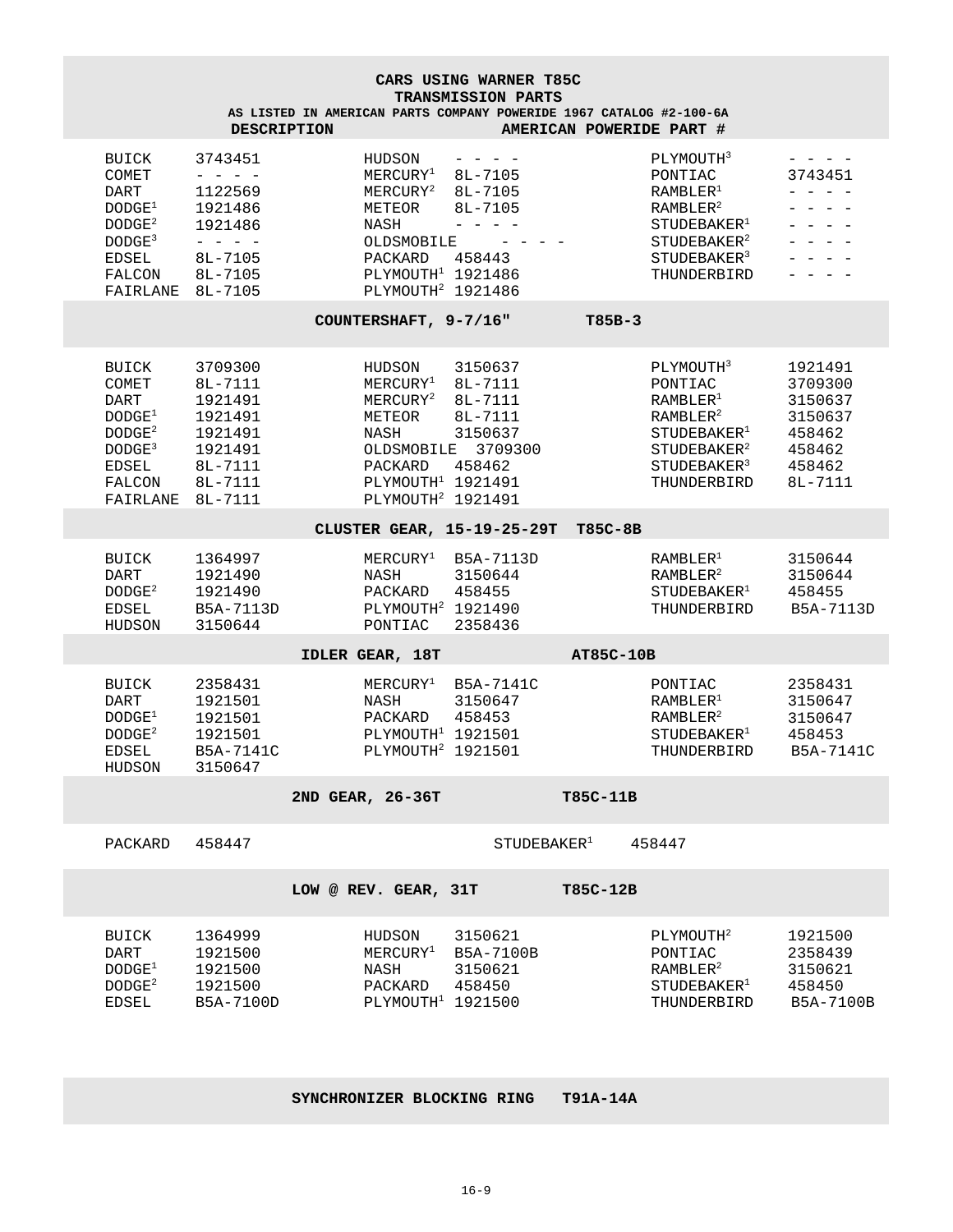**CARS USING WARNER T85C TRANSMISSION PARTS**

**AS LISTED IN AMERICAN PARTS COMPANY POWERIDE 1967 CATALOG #2-100-6A DESCRIPTION AMERICAN POWERIDE PART #**

| BUICK              | 3709348 | HUDSON              | 3150623 | PONTIAC                 | 3709348 |
|--------------------|---------|---------------------|---------|-------------------------|---------|
| COMET              | 8L-7107 | $MERCIIRY^1$        | 8L-7107 | RAMRI.F.R <sup>1</sup>  | 3200045 |
| DART               | 1921499 | NASH                | 3150623 | RAMB LER <sup>2</sup>   | 3200045 |
| DODGE <sup>1</sup> | 1921499 | PACKARD             | 458449  | $STUDEBAKER^{\perp}$    | 458449  |
| DODGE <sup>2</sup> | 1921499 | $PLYMOUTH1$ 1921499 |         | STUDEBAKER <sup>2</sup> | 458449  |
| EDSEL              | 8L-7107 | $PLYMOUTH2$ 1921499 |         | THUNDERBIRD             |         |
|                    |         |                     |         |                         |         |

SYNCHRO. SLEEVE, 36T T85B-15

| BUICK              |              | MERCURY <sup>1</sup>  | $C1AA-7106A$ | PONTIAC                 | 3745685    |
|--------------------|--------------|-----------------------|--------------|-------------------------|------------|
| COMET              |              | MERCURY <sup>2</sup>  | $C1AA-7106A$ | RAMBLER <sup>1</sup>    |            |
| DART               | 1921488      | METEOR                | $C1AA-7106A$ | $RAMBLRR^2$             |            |
| DODGE <sup>1</sup> | 1921488      | NASH                  |              | STUDEBAKER <sup>1</sup> |            |
| DODGE <sup>2</sup> | 1921488      | OLDSMOBILE            | -            | STUDEBAKER <sup>2</sup> |            |
| EDSEL              | $C1AA-7106A$ | PACKARD               | 458444       | STUDEBAKER <sup>3</sup> |            |
| FALCON             |              | PLYMOUTH <sup>1</sup> | 1921488      | THUNDERBIRD             | C1AA-7106A |
| FAIRLANE           | $C1AA-7106A$ | PLYMOUTH <sup>2</sup> | 1921488      |                         |            |
| HUDSON             | 1560752      | PLYMOUTH <sup>3</sup> |              |                         |            |
|                    |              |                       |              |                         |            |

**MAIN DRIVE GEAR, 19T - - - -**

 $\verb|STUDEBAKER|^{1} \qquad \qquad \verb|1540811|$ 

**IDLER GEAR SHAFT, 2-17/32" T85B-35** 

| 3709309<br>RUTCK                       |         | RAMB LER <sup>1</sup>   | 3150636 |
|----------------------------------------|---------|-------------------------|---------|
| HUDSON (Length not given)"             | 3150636 | RAMB LER <sup>2</sup>   | 3150636 |
| $MERCURY1$ (Length not given)" 8L-7140 |         | STUDERAKER <sup>1</sup> | 458463  |
| (Length not given)" 3150636<br>NASH    |         | STUDEBAKER <sup>2</sup> | 458463  |

|                                                                                    | SMALL PARTS KIT                                                                             | T85C-50                                                                                                                                                                                                                                                                                                                                                                                                                                                                                                                                                                                                                          |  |
|------------------------------------------------------------------------------------|---------------------------------------------------------------------------------------------|----------------------------------------------------------------------------------------------------------------------------------------------------------------------------------------------------------------------------------------------------------------------------------------------------------------------------------------------------------------------------------------------------------------------------------------------------------------------------------------------------------------------------------------------------------------------------------------------------------------------------------|--|
| BUICK<br>DART<br>DODGE <sup>1</sup><br>DODE <sup>2</sup><br><b>EDSEL</b><br>HUDSON | $MERCURY^1$<br>NASH<br>PACKARD<br>PLYMOUTH <sup>1</sup><br>PLYMOUTH <sup>2</sup><br>PONTIAC | RAMBLER <sup>1</sup><br>$\label{eq:2.1} \begin{array}{cccccccccc} \mathbf{1} & \mathbf{1} & \mathbf{1} & \mathbf{1} & \mathbf{1} & \mathbf{1} & \mathbf{1} & \mathbf{1} & \mathbf{1} & \mathbf{1} & \mathbf{1} & \mathbf{1} & \mathbf{1} & \mathbf{1} & \mathbf{1} & \mathbf{1} & \mathbf{1} & \mathbf{1} & \mathbf{1} & \mathbf{1} & \mathbf{1} & \mathbf{1} & \mathbf{1} & \mathbf{1} & \mathbf{1} & \mathbf{1} & \mathbf{1} & \mathbf{1} & \mathbf{1}$<br>RAMB LER <sup>2</sup><br>STUDEBAKER <sup>1</sup><br>$\begin{array}{cccccccccccccc} - & & - & & - & & - & & - \end{array}$<br>STUDEBAKER <sup>2</sup><br>THUNDERBIRD |  |

SMALL PARTS KIT T85C-50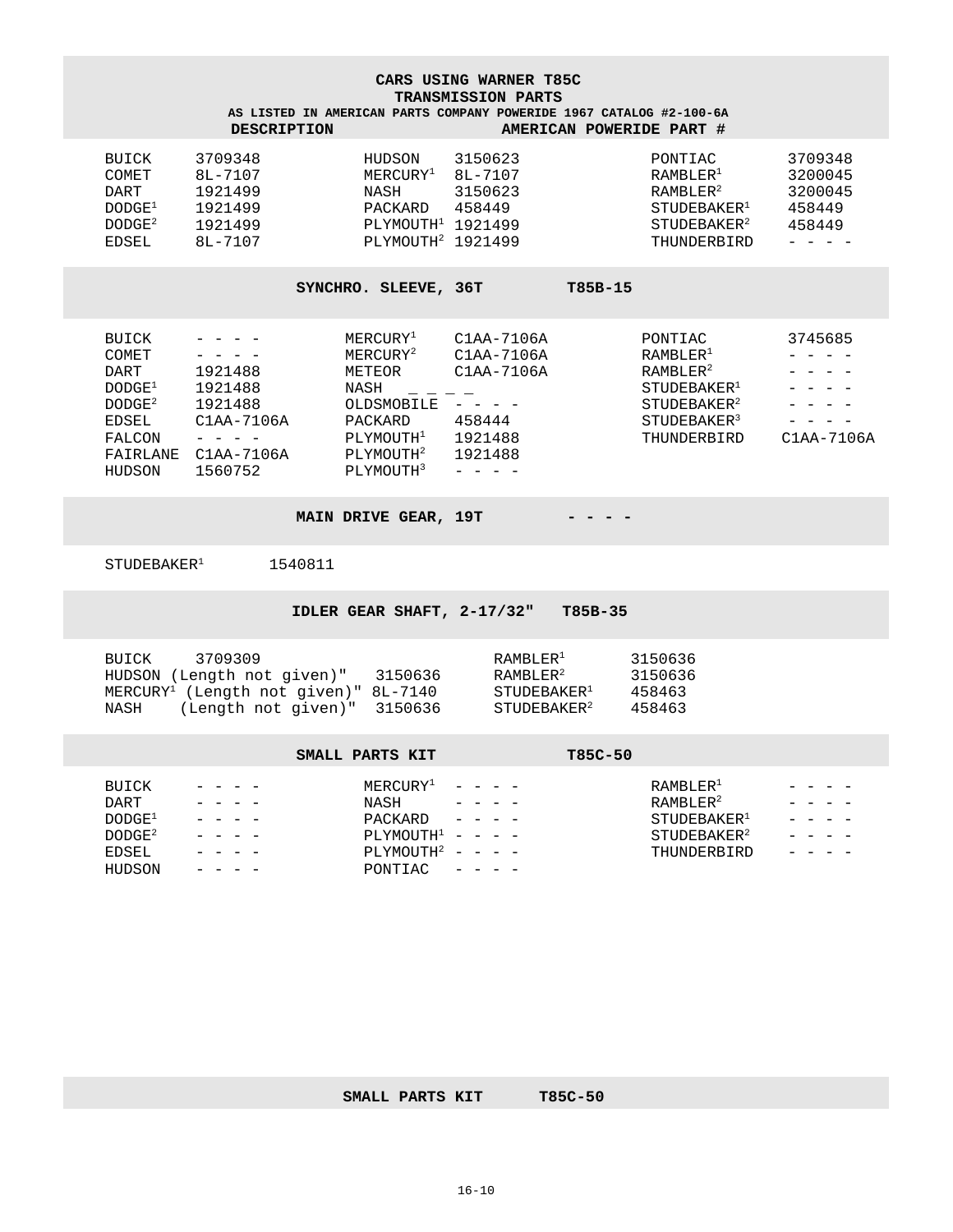#### **CARS USING WARNER T85C TRANSMISSION PARTS**

**AS LISTED IN AMERICAN PARTS COMPANY POWERIDE 1967 CATALOG #2-100-6A DESCRIPTION AMERICAN POWERIDE PART #**

| <b>OTY</b> | DESCRIPTION                                           |
|------------|-------------------------------------------------------|
|            | 1M.S. SYN. RET. SNAP RING                             |
|            | 1M.S. REAR BRG. TO SHAFT RET. SNAP RING               |
|            | 1M.D. REAR BRG. TO CASE RET. SNAP RING                |
|            | 1M.D. REAR BRG. TO SHAFT RET. SNAP RING               |
|            | 1M.S. OTT, BAFFLE                                     |
|            | 4C.S. GEAR NEEDLE BRG. SPACERS (.050"x1.149")         |
|            | 1C.S. GEAR FRONT THRUST WASHER                        |
|            | 1C.S. GEAR REAR THRUST WASHER                         |
|            | 14M.S. PILOT NEEDLE BRG. (EXC. T85B; EXC. MERCURY MK) |
|            | 80 GEAR NEEDLE BRG. $-5/32"x3/4"$                     |

**SYNCHRONIZER ASSEMBLY BREAKDOWN 3AT89A-2½** 

| OTY | DESCRIPTION   | INDIV PART#  |
|-----|---------------|--------------|
|     | <b>GEAR</b>   | $T89A-2$ 1/2 |
| 2   | BLK, RINGS    | $T91A-14A$   |
|     | <b>SLEEVE</b> | T85B-15      |
| ર   | PLATES        | $T85 - 77$   |
| 2   | SNAP RINGS    | T85-78       |

## **No. 315 LIGHT BULB MAZDA NO. 53**

No. 315 June 1956

 *Please record this article on the service Bulletin Reference Page at the end of the Electrical System section of your 1956 Passenger Car Shop Manual and the 2E Series truck Shop Manual.*

 The 12-volt light bulb. released for the Ultranatic and automatic transmission remote control, cigar lighter, oil pressure indicator, head lamp driving beam indicator, and directional signal indicator, his been cancelled. It is superseded by Part No. 1541674. (Mazda-1445) an 18-volt bulb which has a much longer life.

 The Parts Depots will exhaust their stock of G-131282 (Mazda 53) for use in locations other than the transmission remote control Indicator, and then substitute Part No. 1541674.

When replacement of the transmission remote control Indicator bulb is necessary, install the 18-volt bulb. Part Mo. 1541674.

### **HEAD LAMP RIVETS LOOSE PASSENGER CARS**

No. 313 April 1956

 *Please record this article on the Service Bulletin Reference page at the end of the Body and electrical sections of your 1956 Passenger Car Shop Manual.*

 Failure of head lamp rivets is generally the result or corrosion. caused by moisture. salt. etc.. thrown against the lamp assembly by road splash. Head lamp assemblies now in production have a heavy protective coating over the rivets and surrounding area to help prevent corrosion.

 Where rivet failure his occurred In the field, it is recommended that the rivets be replaced with sheet metal screws, or small bolts and nuts. The screws or bolts and nuts should then be coated with a protective coating such as Dearborn's No-oxide or in undercoating material.